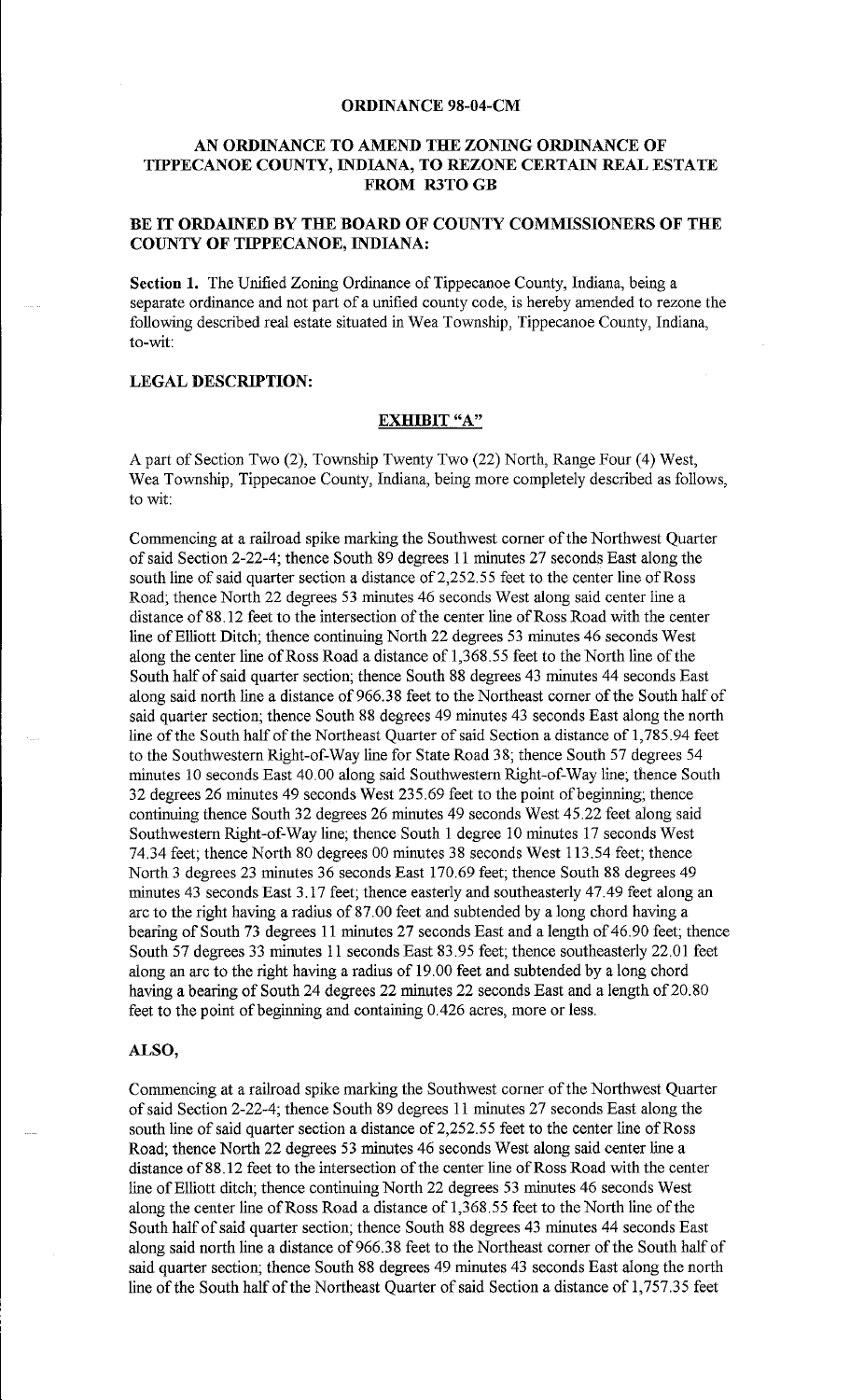to the point of beginning; thence continuing South 88 degrees 49 minutes 43 seconds East 28.59 feet along said north line to the Southwestern Right-of-Way line for State Road 38; thence South 57 degrees 54 minutes 10 seconds East 40.00 feet along said Southwestern Right-of-Way line; thence South 32 degrees 26 minutes 49 seconds West 192.19 feet; thence westerly and northwesterly 15.69 feet along an arc to the right having a radius of 19.00 feet and subtended by a long chord having a bearing of North 81 degrees 12 minutes 39 seconds West and a length of 15.25 feet; thence North 57 degrees 33 minutes 11 seconds West 50.47 feet; thence North 32 degrees 26 minutes 49 seconds East 183.22 feet to the point of beginning and containing 0.288 acres, more or less.

## **ALSO,**

Commencing at a railroad spike marking the Southwest corner of the Northwest Quarter of Section 2, Township 22 North, Range 4 West; thence South 89 degrees 11 minutes 27 seconds East along the south line of said quarter section a distance of 2,252.55 feet to the center line of Ross Road; thence North 22 degrees 53 minutes 46 seconds West along said center line a distance of 88.12 feet to the intersection of the center line of Ross Road with the center line of Elliott ditch; thence continuing North 22 degrees 53 minutes 46 seconds West along the center line of Ross Road a distance of 1,368.55 feet to the North line of the South half of said quarter section; thence South 88 degrees 43 minutes 44 seconds East along said north line a distance of 966.38 feet to the Northeast corner of the South half of said quarter section; thence South 88 degrees 49 minutes 43 seconds East along the northline of the South half of the Northeast Quarter of said section a distance of 1,558.89 feet to the point of beginning; thence continuing south 88 degrees 49 minutes 43 seconds East 198.46 feet along said north line to the northwest corner of Exception #2 ; thence South 32 degrees 26 minutes 49 seconds West 183.21 feet to the southwest corner of Exception #2; thence North 57 degrees 33 minutes 11 seconds West 36.92 feet to the beginning of a tangent curve to the left having a radius of 113. 00 feet and subtended by a long chord having a bearing of North 73 degrees 11 minutes 27 seconds and a length of 60.92 feet; thence westerly along the arc a length of  $61.68$  feet; thence North 88 degrees 49 minutes 43 seconds West 13.13 feet; thence North 01 degrees 10 seconds 17 minutes East 121.00 feet to the place of beginning, containing 0.484 acres, more or less.

# **ALSO,**

A part of the land conveyed to Belle C. Kersey in Deed Record 229, page 278, also being a part of the North fraction of the Northeast Quarter of Section Two (2), Township Twenty-Two (22) North, Range Four (4) West, described as follows:

Commencing at the Northwest Corner of said Northeast Quarter; thence North 88 degrees 53 minutes 31 seconds East 264.91 feet along the north line of said Northeast Quarter to the beginning of a non-tangent curve to the left having a radius of 348,223.41 feet and subtended by a long chord having a bearing of South 58 degrees 30 minutes 14 seconds East and a length of 1874.99 feet, said point also being the center of Indiana State Road 38 as established on Indiana Department of Transportation plans for Project ST-L630(2); thence southeasterly 1874.99 feet along said curve and said centerline of State Road 38; thence continuing along said centerline South 58 degrees 31 minutes 29 seconds East 46.55 feet to the south line of said fractional quarter; thence North 90 degrees 00 minutes 00 seconds West 96.38 feet along said south line to the southerly right-of-way line of said State Road 38 and the eastern most point of owners land said point being the Point of Beginning; thence continuing along the south line of said fractional quarter and owners land North 90 degrees 00 minutes 00 seconds 118.23 feet; thence North 31 degrees 18 minutes 44 seconds East 61.17 feet to the southerly right-of-way line of said State Road 38; thence South 60 degrees 03 minutes 05 seconds East 14.50 feet along the right-of-way of said State Road 3 8 to the beginning of a non-tangent curve to the left having a radius of 348,273.41 feet and subtended by a long chord having a bearing of South 58 degrees 38 minutes 31 seconds East and a length of 86. 52 feet; thence southeasterly along the curve and right-of-way of said State Road 38 86.52 feet to the Point of Beginning, containing 3, 104. 62 square feet, more or less.